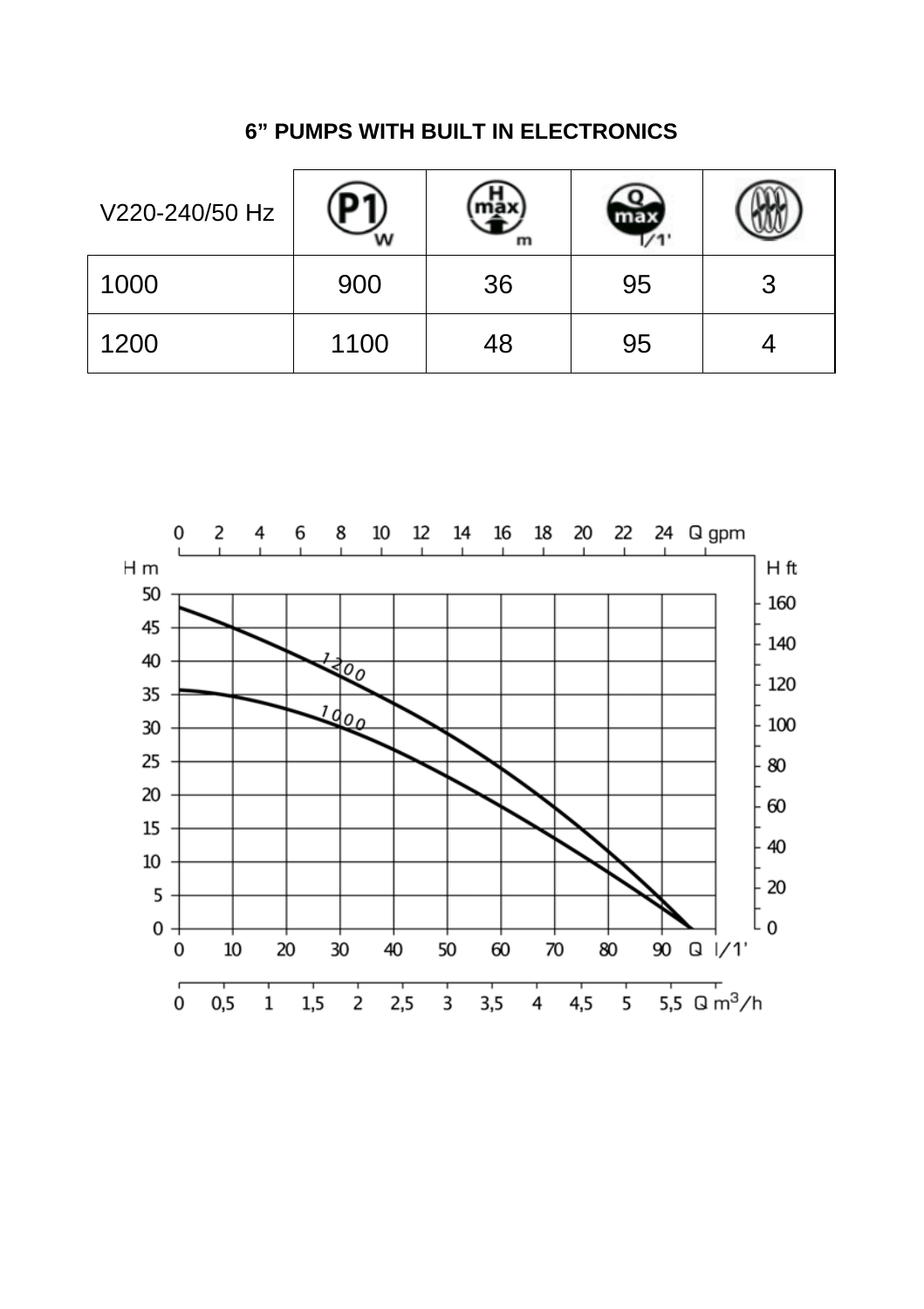# **1. SAFETY MEASURES**

**Before starting the pump, read this instruction booklet carefully and keep it in a safe place for future reference. The pump must only be used for the purpose for which it was designed. For safety reasons the pump must not be used by anyone under the age of 16 or by anyone who has not read and understood the present instructions booklet.** 

**The power cord and floating switch must never be used to carry or move the pump. Always use the pump's handle.** 

**When handling the pump, while it is connected to the electric power supply, you should avoid all contact with water.** 

**Never remove the plug by pulling on the power cord.** 

**Before taking any action on the pump, always remove the plug from the power socket.** 

**If the power supply cord has been damaged, it must be replaced by the manufacturer or its authorized customer support service in order to avoid all risks.** 

**The pump is equipped with a thermal overload safety device. In the event of any overheating of the motor, this device automatically switches off the pump. The cooling time is roughly 15 to 20 minutes, then the pump automatically comes on again. If the overload cutout is tripped, it is essential to identify and deal with the cause of the overheating. See Troubleshooting.** 

## **2. USE**

**Multi-impeller submersible pumps with buit-in electronics ideal for rain water and mains irrigation systems, for pumping water from tanks, ponds and wells and other applications that require high pressure.** 

The pump is equipped with a built-in electronic control unit which manages its operation (pump ON/FF) and prevents damages.

The electronics protects the pump against dry running conditions:

• *Priming cycle*: When started, the pump will perform the following operation until it is primed: four priming trials of 30" (motor ON) with pauses of 3" (motor OFF). If there is no water, i.e. if the priming trials fail, the pump will stop for an hour before trying to prime again. If also this trial fails, there will be a 5 hours pause. Afterwards, if the lack of water persists, the pump will try to prime every 24 hours until it has picked up a prime.

• *Normal Operation*: If, during the pumps operation, the water supply is inferior to the minimum delivery for more than 40", the pump will go into alarm, and start a priming cycle. In this case the priming trials are made after 1, 5, and 24 hours until the pump picks up a prime.

The electronic unit also protects the pump from damages that could be caused by the blocking of the Not Return Valve (NRV). Such blockings are generally due to dirt deposits, or sand and they cause the pump to operate also if there is no water demand from the end-user. The protection function stops the

GB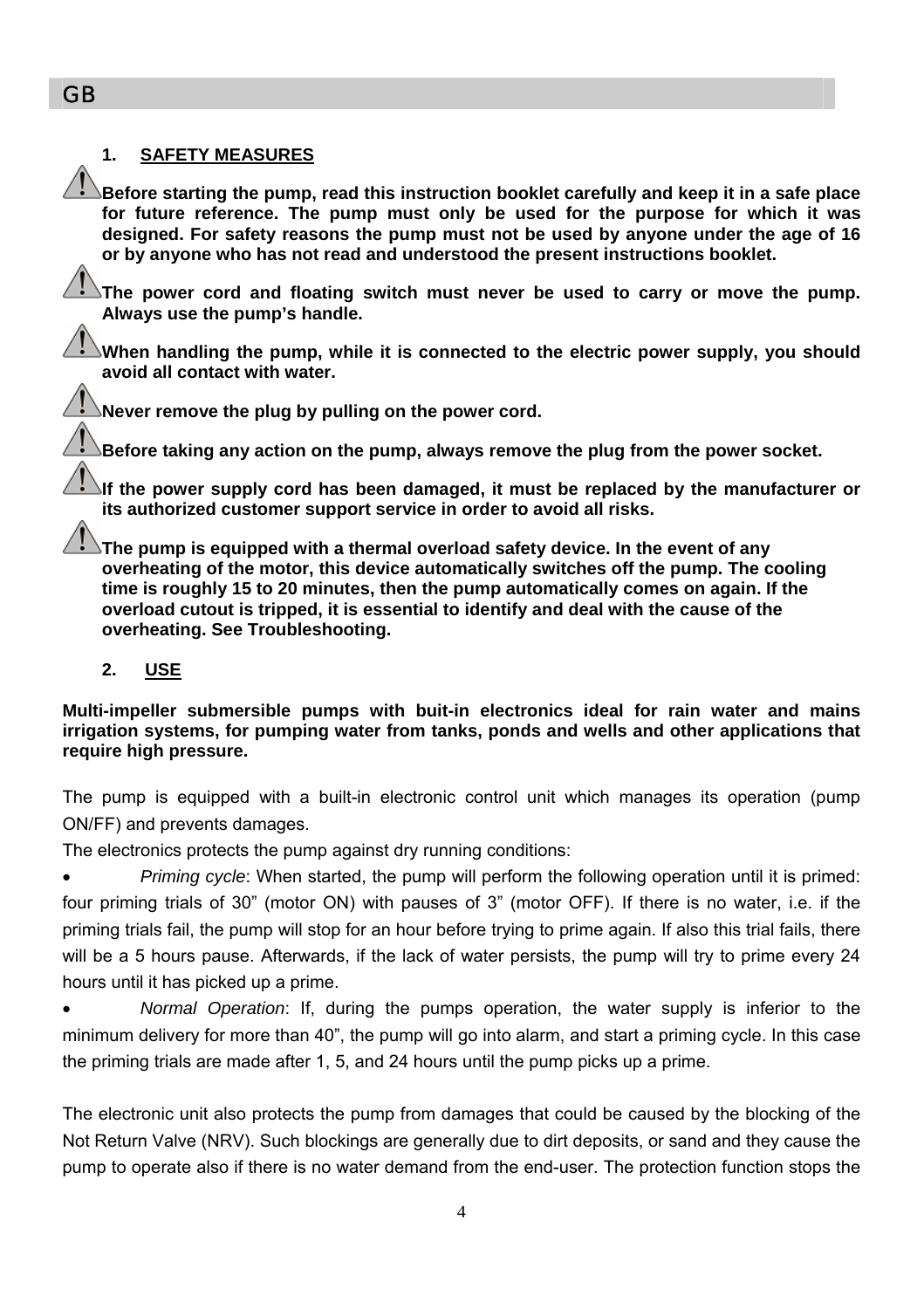pump automatically every hour; if no damage is detected the pump re-starts immediately. If the VNR is blocked the pump goes into alarm and stops. In this case the pump can be re-started only after unplugging the pump and removing the obstruction to the VNR.

The best working condition is with the pump be completely submersed in water. Anyway the motor's cooling system allows the use at the minimum suction height for very short periods.

The pump is equipped with a stainless steel anti-deposit filter

# **The temperature of the fluid being pumped must never exceed 35° C**.

**The pump must not be used to pump salt water (unless specifically designed for the purpose), sewage, flammable, corrosive or explosive liquids (e.g. petroleum oil, petrol, thinners), grease, oils or foodstuffs.** 

**Comply with the rules and regulations of the local water authority when using the pump for the supply of domestic water.** 

# **3. STARTING THE PUMP**

**Given the different provisions applicable to the safety of electric systems in different countries, make sure that the pump system, as concerns its intended use, is in accordance with current legislation.** 

## **Before starting the pump, make sure that:**

- the voltage and frequency specified on the pump's nameplate coincide with those of the available power supply;
- there are no signs of damage to the pump or its power cord;
- the electric connection is made in a dry place, protected against any risk of flooding;
- the electric system is complete with a residual current circuit-breaker (I ∆n ≤ 30 mA) and an efficient earthing connection;
- Any extension cords must comply with the requirements of the DIN VDE standard 0620.

## **4. RECOMMENDATIONS**

To ensure the proper operation of the pump, it is important to comply with the following recommendations:

- The pump must only be used when it is immersed in water.
- The pump must be placed in a stable position inside a trap or in the lowest part of the place where it is installed.
- Periodically, it is advisable to make sure that no dirt (leaves, sand, etc.) has accumulated in the collection trap.

## **MAINTENANCE AND CLEANING**

It is absolutely essential to prevent any risk of the pump freezing. In the event of freezing temperatures, remove the pump from the liquid, empty it and keep it in a place where it cannot freeze. The pump must be disconnected from the mains power supply before any cleaning operation is performed. The pump is maintenance free.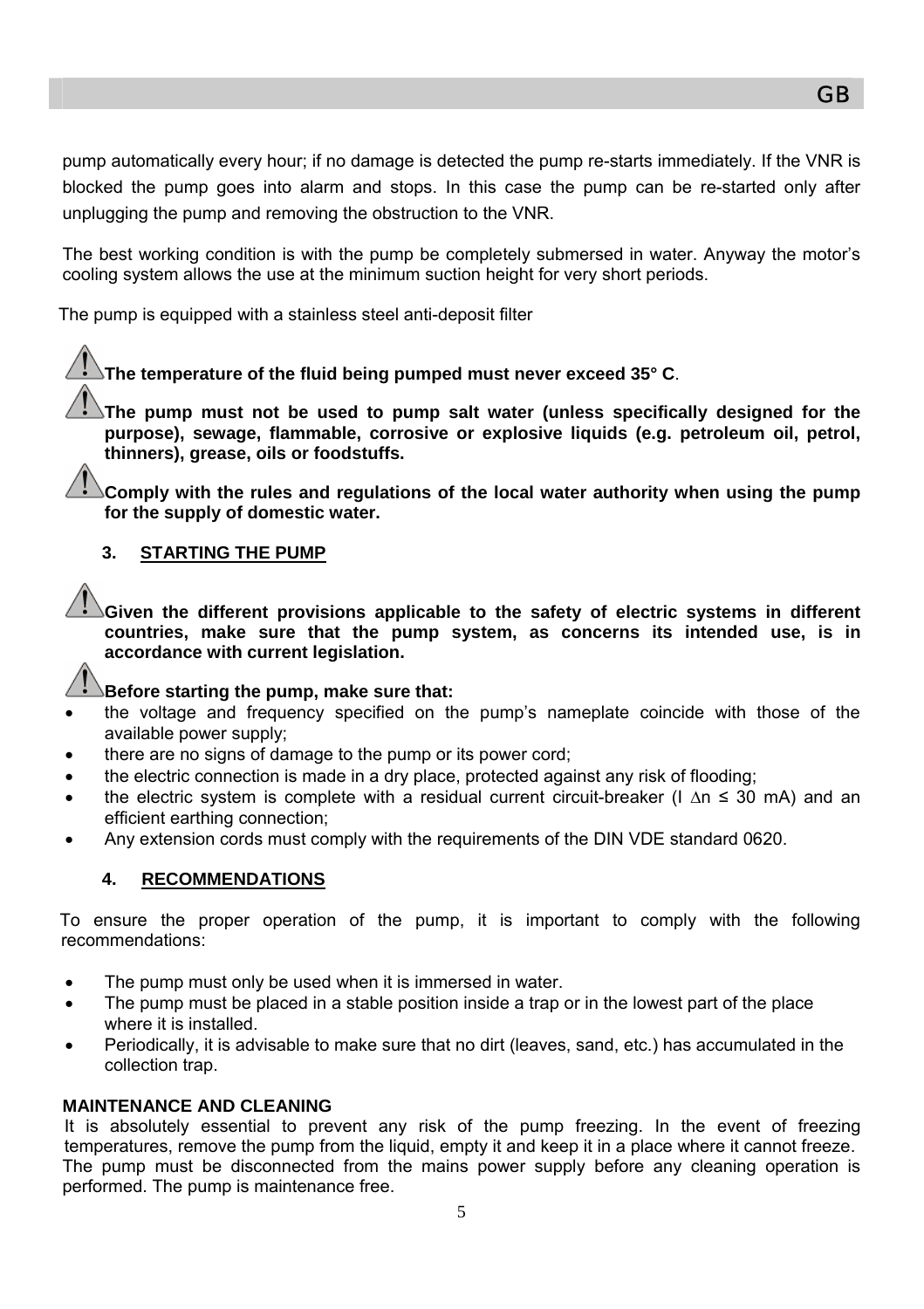# **5. TROUBLESHOOTING**

**Before taking any troubleshooting action, disconnect the pump from the power supply (i.e. remove the plug from the socket).** 

**If there is any damage to the power cable or pump, any necessary repairs or replacements must be performed by the manufacturer or his authorized customer support service, or by an equally-qualified party, in order to prevent all risks.** 

| Fault                                    | Possible causes                                                            | <b>Solutions</b>                                                           |
|------------------------------------------|----------------------------------------------------------------------------|----------------------------------------------------------------------------|
| The motor does not                       | A) The motor is not powered.                                               | A) Check the power supply                                                  |
| start or makes no                        | B) There is no water (pump in                                              | B) Check the water level                                                   |
| noise.                                   | alarm mode)                                                                | C) Clean the valve                                                         |
|                                          | C) The VNR is blocked (pump in<br>alarm mode)                              |                                                                            |
| The pump delivers<br>no water.           | A) The suction grid or piping are<br>clogged.                              | A) Remove the obstruction.                                                 |
|                                          | B) The impeller is worn or stuck.                                          | B) Replace the impeller or remove<br>the obstruction.                      |
| The flow rate is too<br>low.             | A) The suction grid is partially<br><b>blocked</b>                         | A) Remove any obstructions.                                                |
|                                          | B) The impeller or delivery pipe<br>are partially blocked or<br>encrusted. | B) Remove any obstructions.                                                |
| The pump stops                           | A) The liquid to be pumped is                                              | A-B-C-D) Disconnect the power cord,                                        |
| running (possible<br>intervention of the | too dense and overheats the<br>motor                                       | correct the reason for overheating;<br>then wait until the pump is cooled, |
| thermal overload<br>switch).             | B) The water temperature is too<br>high.                                   | plug the cord and resume operation.                                        |
|                                          | C) A solid object is blocking the<br>impeller.                             |                                                                            |
|                                          | D) Power supply doesn't                                                    |                                                                            |
|                                          | comply with the nameplate's<br>data.                                       |                                                                            |

GB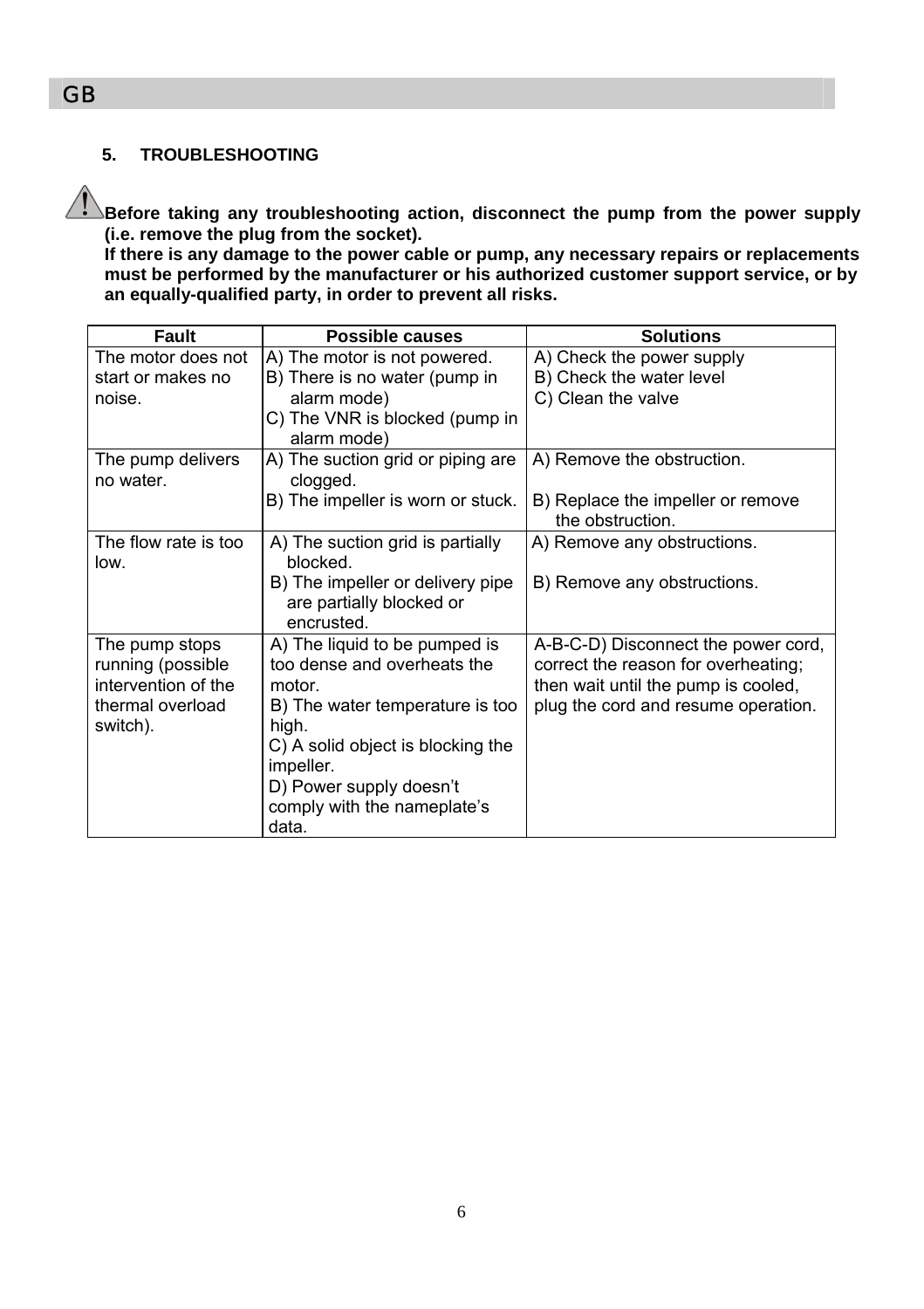#### **6. DISPOSAL**

This product or its parts must be disposed of in accordance with the laws regarding the environment; Use the local, public or private, refuse collection services.

#### **7. GUARANTEE**

Any material or manufacturing defects will be corrected during the guarantee period established by current law in the country where the product is purchased. It is up to the manufacturer to decide whether to repair or replace any faulty parts.

The manufacturer's guarantee covers all substantial defects attributable to manufacturing or material defects, providing the product has been used correctly and in compliance with the instructions.

The guarantee becomes null and void in the event of the following:

- unauthorized attempts to repair the appliance;
- unauthorized technical changes to the appliance;
- use of non-original spare parts;
- manhandling:
- inappropriate use, e.g. for industrial purposes.

The guarantee does not cover:

• parts liable to rapid wear and tear.

For any action under guarantee, contact an authorized customer support service, presenting your receipt for the purchase of the product.

The manufacturer accepts no liability for any inaccuracies in the present booklet due to printing or copying errors. The manufacturer reserves the right to make any changes to the product he deems necessary or useful, without affecting its essential features.

GB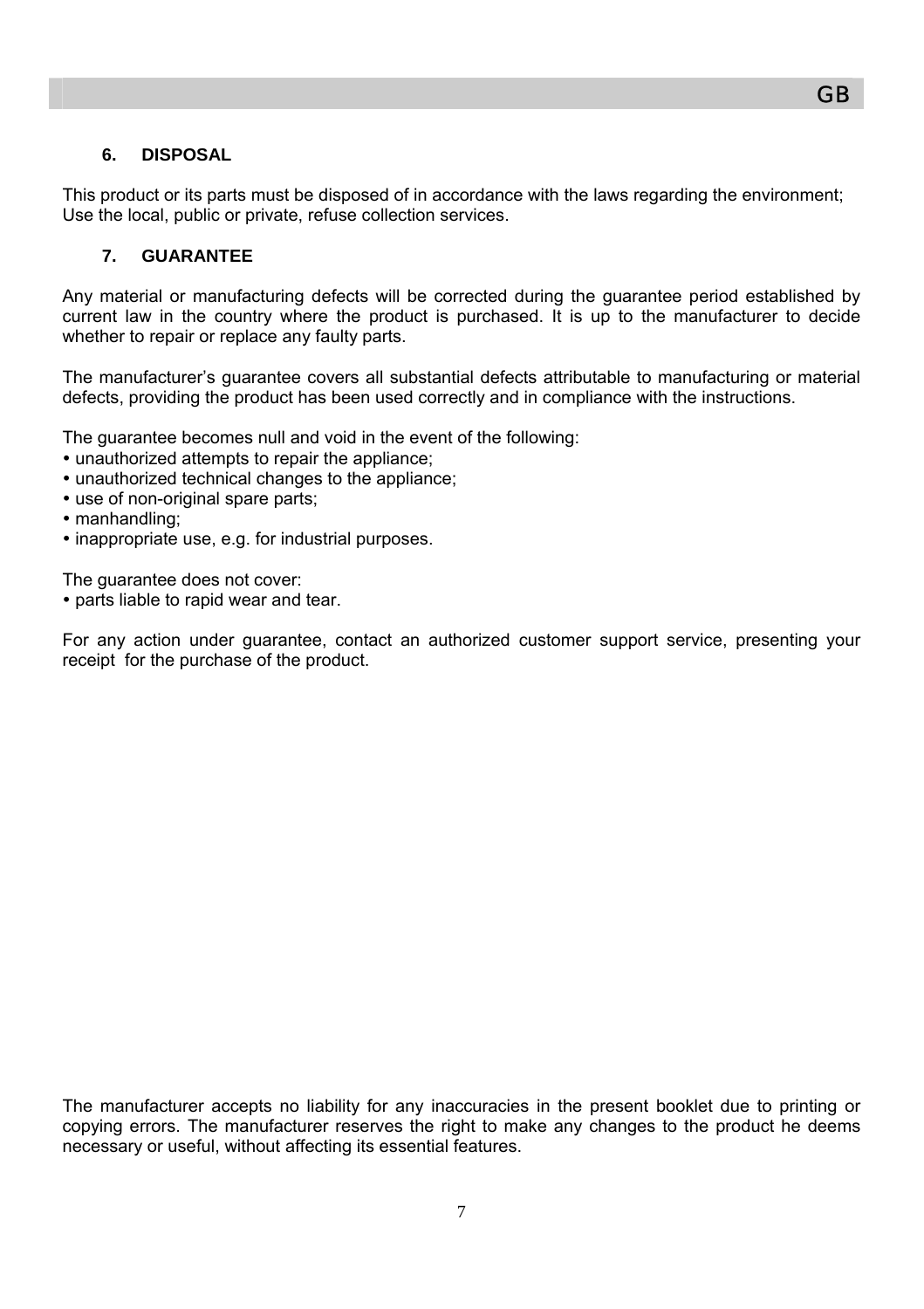#### **1. SICHERHEITSMAßNAHMEN**

**Vor Inbetriebnahme der Pumpe Bedienungshandbuch aufmerksam lesen und für späteres Nachschlagen aufbewahren. Die Pumpe darf nur für den Zweck benutzt werden, für den sie konstruiert wurde. Jugendliche unter 16 Jahren und Personen, die das Bedienungshandbuch nicht gelesen und verstanden haben, dürfen die Pumpe nicht benutzen.** 

**Versorgungskabel niemals benutzen, um die Pumpe zu transportieren oder fortzubewegen. Dazu stets den Pumpengriff verwenden.** 

**Wenn die Pumpe unter Spannung steht, muss der Bediener jede Berührung mit Wasser vermeiden.** 

**Niemals am Kabel den Stecker aus der Steckdose ziehen.** 

**Vor jeder Art von Reparatur- oder Wartungsarbeit den Netzstecker ziehen.** 

**Um jedes Risiko zu vermeiden, muss ein schadhaftes Stromkabel vom Hersteller oder von dessen autorisierten technischen Kundendienst ersetzt werden.** 

**Überlastschutz. Die Pumpe ist mit einem Motorwärmeschalter ausgestattet. Im Fall des Heißlaufens schaltet der Motorschutzschalter die Pumpe automatisch ab. Die für die Abkühlung erforderliche Zeit liegt bei ca. 15 – 20 Min.; danach schaltet die Pumpe sich automatisch wieder ein. Wenn der Motorschutzschalter ausgelöst hat, muss die Ursache gefunden und beseitigt werden. Siehe Punkt 'Fehlersuche'.** 

#### **2. VERWENDUNG**

**Mehrstufige Tauchpumpe mit integrierter Elektronik, ideal zur Anwendung bei Regenwassersystemen und Bewässerungsnetzen, um Wasser aus Tanks, Zisternen, Teichen und Brunnen zu pumpen, sowie für weitere Anwendungen, bei denen hoher Druck nötig ist.** 

Die Elektronik steuert das Einschalten und das Ausschalten (ON/OFF) der Vorrichtung automatisch aufgrund des Wasserbedarfs des Nutzers.

Die Elektronik schützt die Vorrichtung vor "Trockenbetrieb".

Ansaugphase:

In der Ansaugphase macht die Pumpe vier Versuche zu 30" (Motor ON), zwischen denen jeweils eine Pause von 3" (Motor OFF) liegt. Falls kein Wasser vorhanden ist, hält die Pumpe eine Stunde lang an und führt dann einen neuen Ansaugversuch durch. Schlägt auch dieser Versuch fehl, verlängert sich die Pause auf 5 Stunden. Danach wiederholt die Vorrichtung den Ansaugversuch alle 24 Stunden, bis der Wasserpegel ausreicht, um den normalen Betrieb zu ermöglichen.

• Normaler Betrieb:

Wenn der Wasserverbrauch während des Betriebs 40 Sekunden lang unter dem Mindestdurchsatz liegt, geht die Pumpe in den Alarmzustand über und hält 1 Stunde lang an. Danach geht die Pumpe wieder in die Ansaugphase über, wenn der Wasserpegel weiterhin nicht ausreichend hoch ist.

Die Elektronik schützt die Pumpe vor Defekten am Rückschlagventil (VNR), die im Allgemeinen durch Schmutz- oder Sandverkrustungen entstehen.

Solche Verkrustungen verhindern, dass sich das Rückschlagventil (VNR) schließt, sodass die Vorrichtung auch dann weiterläuft, wenn nicht genügend Wasser vorhanden ist. In unserem Fall wird die Pumpe automatisch jede Stunde ausgeschaltet. Wenn alles in Ordnung ist, bemerkt der Benutzer nur einen sehr geringen Druckabfall, der nur wenige Sekunden dauert. Ist das VNR jedoch blockiert, geht die Pumpe in den Alarmzustand über und kann erst wieder in Betrieb genommen werden, wenn die Ursachen für die Verstopfung behoben sind.

D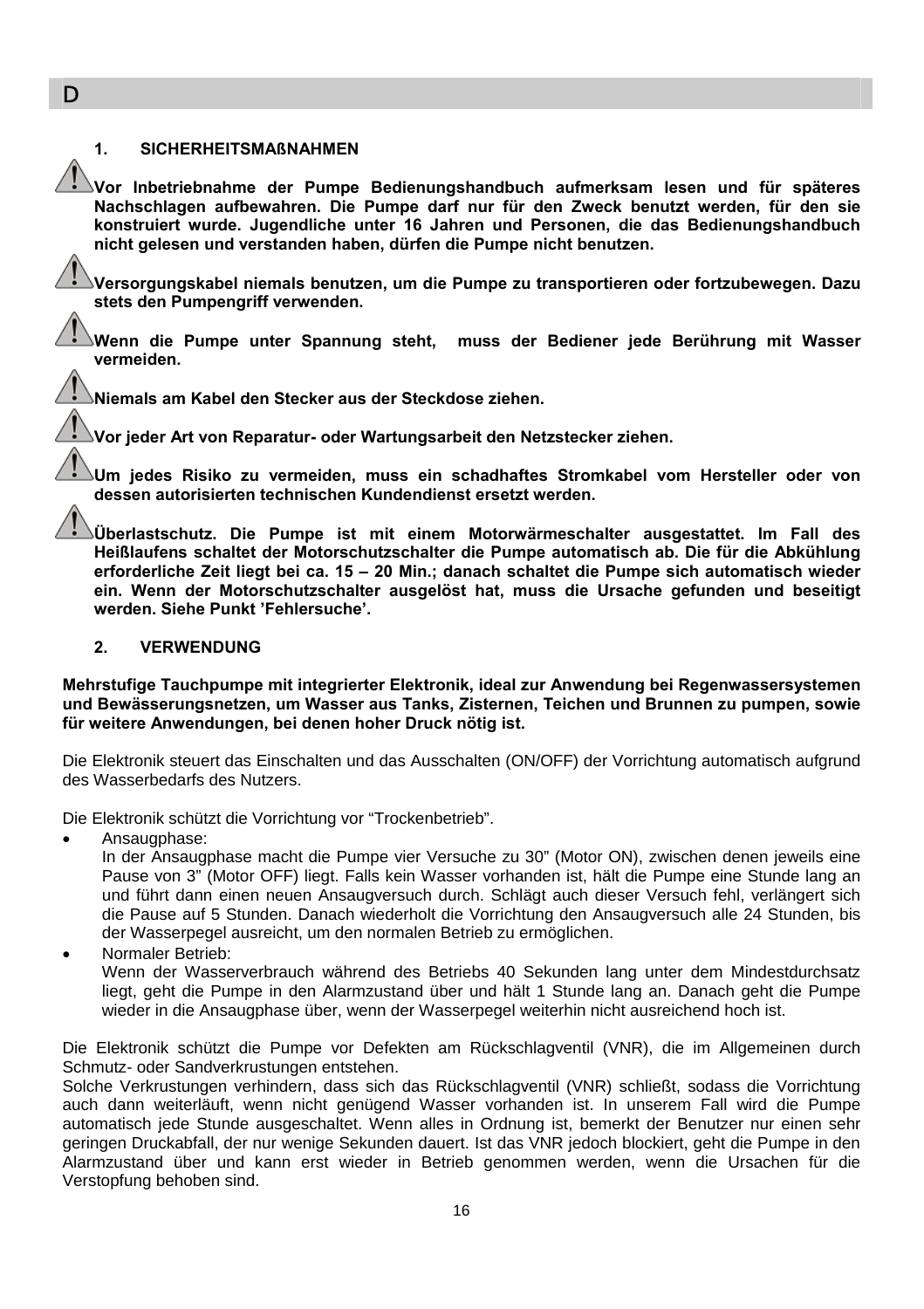Die ideale Betriebssituation herrscht dann, wenn die Pumpe völlig eingetaucht ist - das Kühlsystem des Motors ermöglicht es jedoch auch, die Pumpe eine kurze Zeit lang bis zur Mindestansaughöhe (50 mm) zu betreiben.

Die Pumpe ist mit einem Schuttfilter aus rostfreiem Stahl ausgestattet.

**Die Temperatur der von der Pumpe bearbeiteten Flüssigkeiten darf 35° C nicht überschreiten.** 

**Die Pumpe darf nicht zum Pumpen von Salzwasser, Gülle, entflammbaren, beizenden oder explosiven Flüssigkeiten (Petroleum, Benzin, Verdünnungsmittel), Fetten, Ölen oder Nahrungsmitteln t verwendet werden.** 

**Falls die Pumpe für die Wasserversorgung im Haushalt benutzt wird, sind die örtlichen Vorschriften der zuständigen Wasserverwaltungsbehörden einzuhalten.** 

#### **3. INBETRIEBNAHME**

**Angesichts der Verschiedenartigkeit der in den einzelnen Ländern geltenden Sicherheitsvorschriften für elektrische Anlagen muss sichergestellt werden, dass der Anschluss der Pumpe an die elektrische Anlage den im jeweiligen Land geltenden Vorschriften entspricht.** 

**Vor der Inbetriebnahme der Pumpe ist folgendes zu überprüfen:** 

- **die auf dem technischen Datenschild der Pumpe angegebenen Spannungs- und Frequenzwerte müssen mit den Werten der elektrischen Versorgungsanlage übereinstimmen;**
- **weder Stromkabel noch Pumpe dürfen Schäden aufweisen;**
- **die elektrische Leitung muss an einem trockenen, überschwemmungssicheren Ort verlegt sein;**
- **die elektrische Anlage mit einem Schutzschalter von I ∆n ≤ 30 mA ausgestattet und die Erdungsanlage muss effizient sein;**
- **Eventuelle Verlängerungen müssen den DIN VDE 0620 Bestimmung entsprechen.**

#### **4. HINWEISE ZUM BETRIEB DER PUMPE**

Für den ordnungsgemäßen Betrieb der Pumpe sind die folgenden Vorschriften einzuhalten:

- Die Pumpe darf ausschließlich betätigt werden, wenn sie in das Wasser getaucht ist. Wenn kein Wasser mehr vorhanden ist, muss sie unverzüglich deaktiviert werden, indem der Stecker gezogen wird.
- Die Pumpe muss in stabiler Stellung in einer Wassergrube oder an der niedrigsten Stelle des Installationsraums installiert sein.
- Um eine Verstopfung der Ansaugöffnungen zu verhindern, sollte die Wassergrube regelmäßig auf Schmutzansammlungen untersucht werden (Blätter, Sand, usw. ).
- Pumpe von der Versorgung abtrennen und den nahesten Abnehmer an der Pumpe öffnen und geöffnet halten, bis sie kein Wasser mehr liefert).

#### **WARTUNG UND REINIGUNG**

Das Vereisen der Pumpe ist in jedem Fall zu vermeiden. Die Pumpe bei Temperaturen um die Nullgradgrenze aus der Pumpflüssigkeit nehmen, entleeren und an einen frostsicheren Ort bringen. Vor Reinigungsarbeiten muss die Pumpe vom Versorgungsnetz abgetrennt werden. Die Pumpe ist wartungsfrei.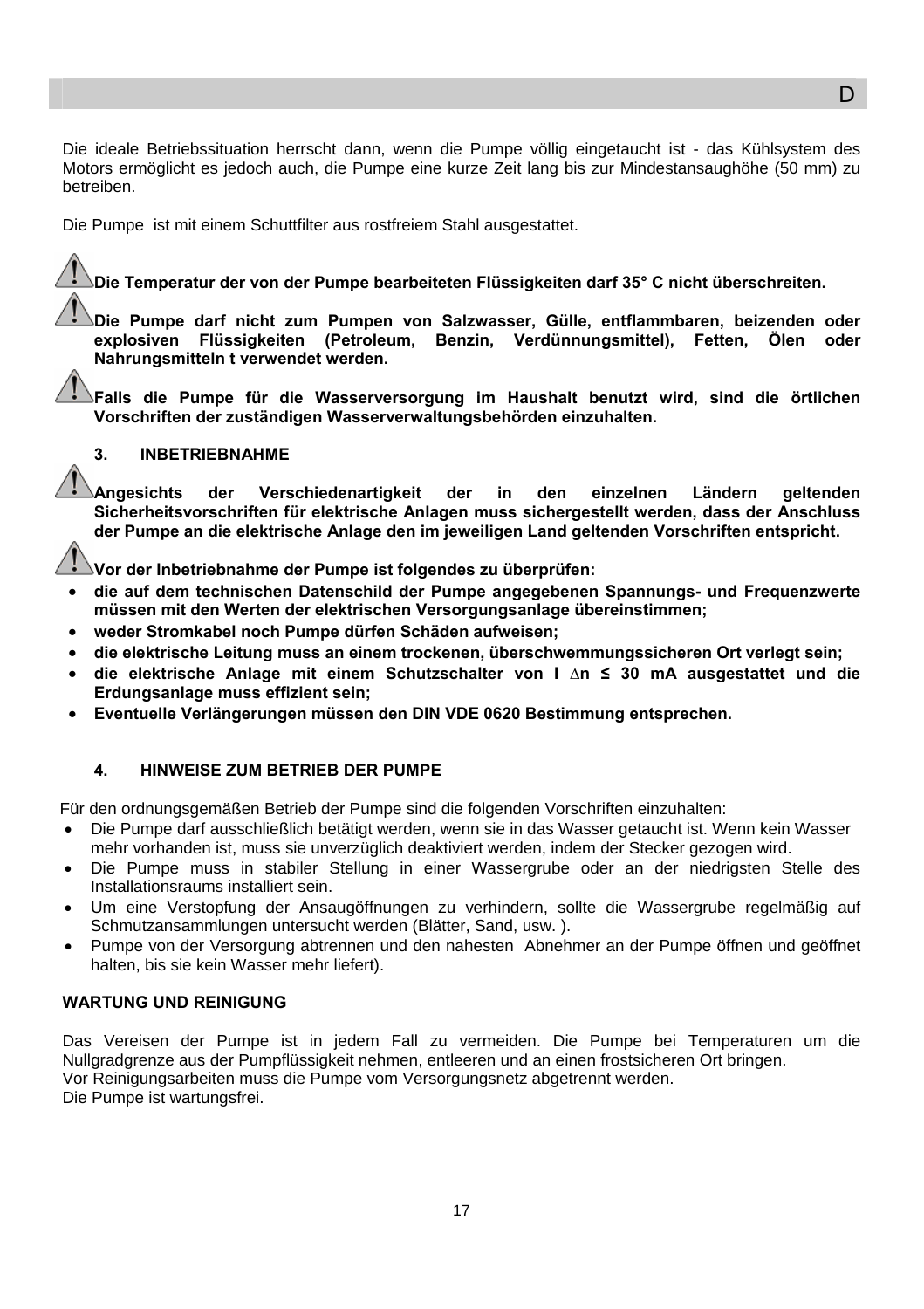#### **5. FEHLERSUCHE**

**Vor der Fehlersuche muss die Pumpe vom Stromnetz getrennt werden (Netzstecker ziehen). Wenn Netzkabel oder elektrische Teile der Pumpe beschädigt sind, müssen die Reparatur- oder Ersatzarbeiten zur Unfallverhütung von der Herstellerfirma oder ihrem technischen Kundendienst oder einer entsprechend qualifizierten Person durchgeführt werden.** 

| <b>Defekte</b>                                                       | Überprüfungen (mögliche Ursachen)                                                                                                                                                                                                                                                                                                 | <b>Abhilfen</b>                                                                                                                                                                    |
|----------------------------------------------------------------------|-----------------------------------------------------------------------------------------------------------------------------------------------------------------------------------------------------------------------------------------------------------------------------------------------------------------------------------|------------------------------------------------------------------------------------------------------------------------------------------------------------------------------------|
| Motor startet nicht und<br>erzeugt keine<br>Geräusche.               | A) Prüfen ob Motor unter Spannung steht.<br>B) Rückschlagventil in offener Stellung<br>blockiert (Pumpe im Alarmzustand)<br>C) Zu wenig Wasser (Pumpe im<br>Alarmzustand)                                                                                                                                                         | B) Rückschlagventil reinigen.<br>C) Wasserpegel wieder<br>herstellen.                                                                                                              |
| Pumpe gibt keine<br>Flüssigkeit aus.                                 | A) Ansaugrost oder Rohre sind verstopft.<br>B) Laufrad abgenützt oder blockiert.                                                                                                                                                                                                                                                  | Verstopfung beseitigen.<br>A)<br>Laufrad ersetzen oder<br>B)<br>Blockierung entfernen.                                                                                             |
| Förderleistung nicht<br>ausreichend.                                 | A) Prüfen, ob Ansaugrost stellenweise<br>verstopft ist.<br>B) Prüfen, ob Pumpenlaufrad oder<br>Förderrohr teilweise verstopft oder<br>verkrustet sind.                                                                                                                                                                            | A) Verstopfung beseitigen.<br>B) Verstopfung beseitigen.                                                                                                                           |
| Pumpe hält an<br>(mögliche Auslösung<br>des<br>Motorwärmeschalters). | A) Prüfen ob die Pumpflüssigkeit zu<br>dickflüssig ist (kann zum Heißlaufen des<br>Motors führen).<br>B) Prüfen, ob die Wassertemperatur zu hoch<br>ist.<br>C) Sicherstellen, dass das Pumpenlaufrad<br>nicht von Festkörpern blockiert wird.<br>D)Stromversorgung entspricht nicht den auf<br>dem Kennschild angegebenen Werten. | A-B-C-D) Den Netzstecker<br>ziehen und die Ursache des<br>Heißlaufens beseitigen, danach<br>auf die Abkühlung der Pumpe<br>warten und den Netzstecker in<br>die Steckdose stecken. |

D